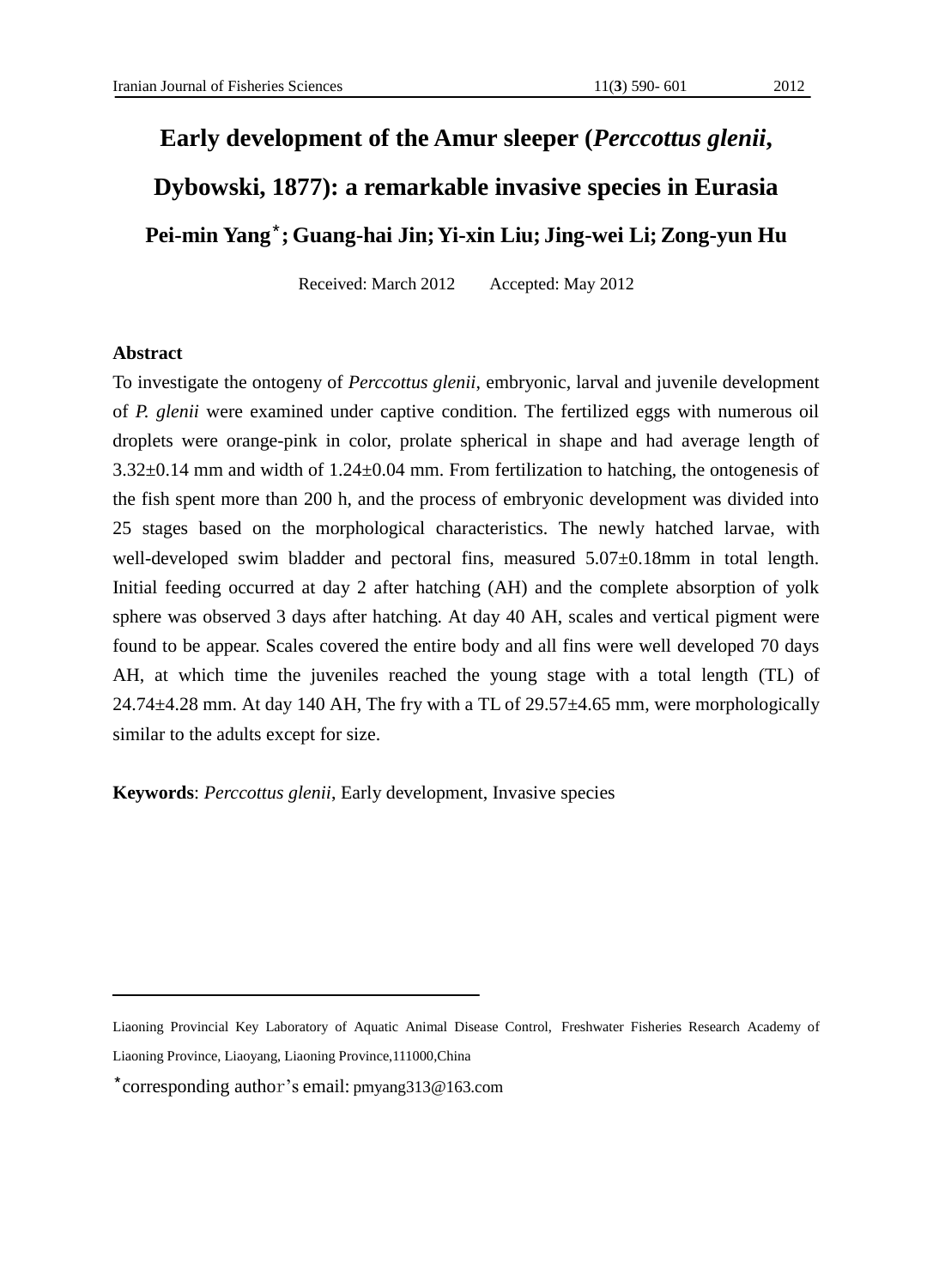#### **Introduction**

A freshwater fish Amur sleeper, *Perccottus glenii,* is natively found in Russian Far East, north-eastern China and northern North Korea (Mori, 1936; Nikolsky, 1956; Zhu, 1995). The fish can tolerate extreme environment like low temperature and poorly oxygenated water (Terlecki and Pałka, 1999; Reshetnikov, 2003), and has a broad diet spectrum ((Koščo et al., 2008; Grabowska et al., 2009). In case of introduction, the rapid increase of the fish abundance was observed soon (Reshetnikov, 2001; Koščo et al., 2003). In 1912, the fish was first introduced into the European part of Russia. From then on, it was gradually discovered in other European countries (Jurajda et al., 2006; Reshetnikov, 2009; Ćaleta et al., 2011; Covaciu-Marcov et al., 2011). According to Reshetnikov (2009), *P. glenii* could be found outside its native range in 48 regions of the Russian Federation as well as in Latvia, Lithuania, Estonia, Belorussia, Ukraine, Moldova and Kazakhistan. Obviously, *P. glenii* is one of the most widespread alien freshwater fish in Eurasia (Reshetnikov and Ficetola, 2011). Studies revealed that *P. glenii* can depress populations of the native aquatic fauna, and has a negative effect on the native fishes, amphibians, macroinvertebrates and so on (Reshetnikov, 2003; Koščo et al., 2003; Reshetnikov, 2008). In addition, several parasites were also introduced into Europe accompanying the expansion of this species (Košuthová et al., 2004; Nikolic et al., 2007). In spite of all this information, detailed information on the ontogeny of the fish is still scattered and incomplete, except for a brief description of some stages of embryonic and larval development (Kryzhanovskii et al., 1951; Voskoboinikova and Pavlov, 2006).

#### **Materials and methods**

The sampling was carried out in Suiling Country (47°14′N, 127°07′E) on May 2010, Heilongjiang Province, northeast China (Fig.1).

Investigation of the ontogenetic development of *P. glenii* may reveal additional systematic characters and shed a new light on the still unsolved problem of the origin of this peculiar fish group (Voskoboinikova and Pavlov, 2006). The aim of this study is to present the full developmental sequence of *P. glenii* from egg to juvenile and to discuss some factors contributing to success invasion of this species.

A total of 48 mature females  $(18.23 \pm 2.16 \text{ cm}, \text{T}$  males TL) and 30 males (24.37±3.04 cm,TL) of *P. glenii* were captured by fishing cages and transported to a hatchery located at Huanren Country  $(41°24'N, 125°16'E)$ , Liaoning Province, northeast China (Fig.1). The broodstock were acclimated in 2 cement tanks (3.1×2.5×0.4 m) for 7 days at water temperature of 17-21°C, dissolved oxygen level of 5.60-6.40 mg/L, pH of 8.0-8.6 and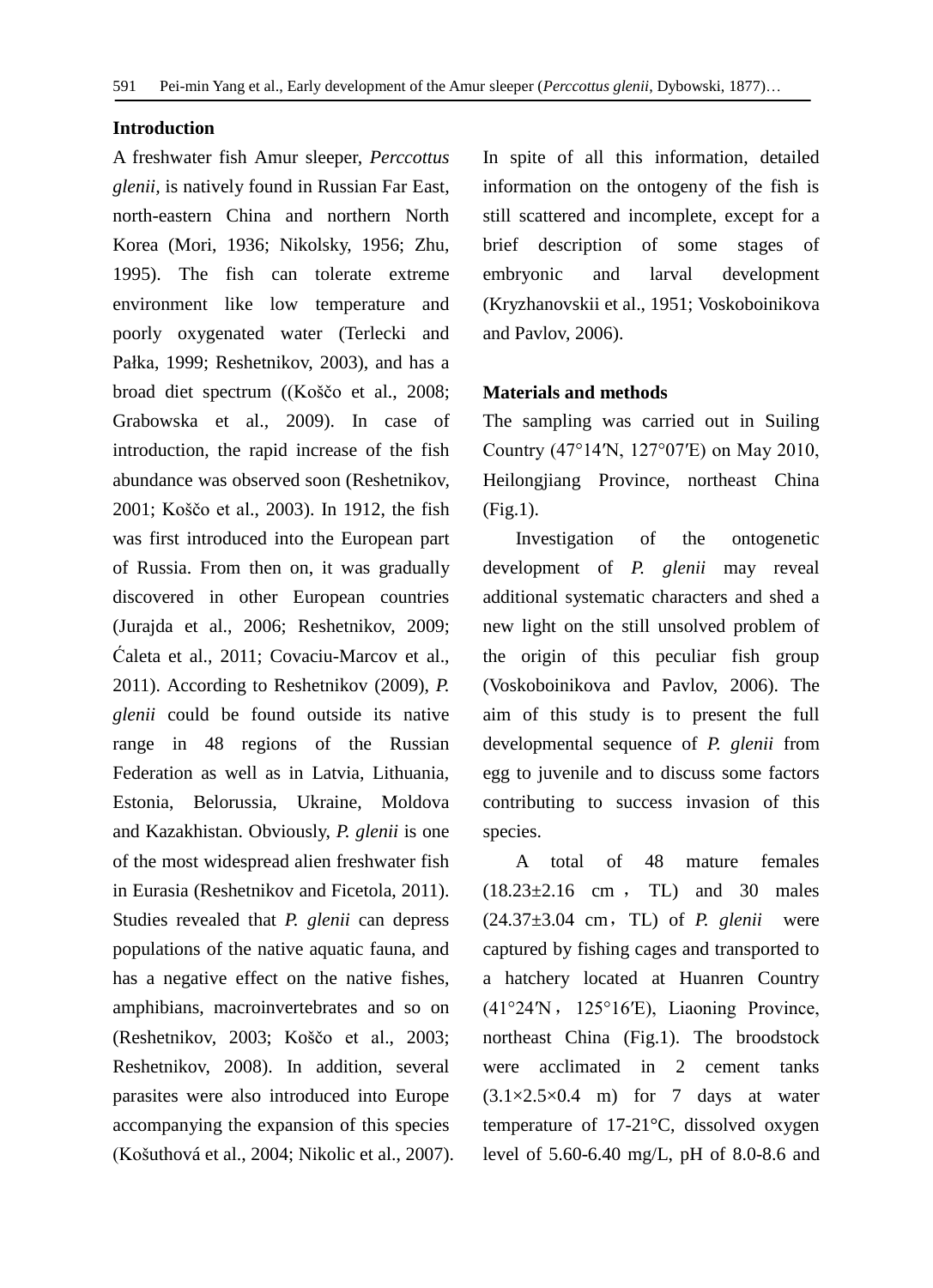ambient photoperiod (12L:12D). The broodstock were fed live loach, *Misgurnus anguillicaudatus* (Cantor), and topmouth gudgeon, *Pseudorasbora parva* (Temminck and Schlegel) (Zaloznykh, 1982), once a

day at 17:00. Water supply was well-aerated groundwater and exchanged 30% every day. After acclimatization, each cement tank was provided with red bricks (24×11.5×5.3cm) as spawning substrate.



**Figure1:** Map showing sampling site  $(\triangle)$  and hatchery location  $(\triangle)$ 

The eggs together with the spawning substrate were removed immediately after spawning and transferred into another cement tank without broodstock for incubation. A total of about 200 larvae were reared in a plastic case (50×35×40cm), and fed zooplankton, insect larvae and tubificidae (Sinelnikov, 1976) at 8:00 once a day. Tilapia larvae with a TL of  $10.12 \pm 0.12$ mm (mean  $\pm$  SD) (n=13) were fed 30 days after hatching (AH). Eggs and the larvae were maintained under conditions given above. A total number of 30 eggs were sampled randomly by scraping with a scalpel at each stage. Embryonic development was observed every 15 min until the gastrula stage and then at an hourly intervals. Time was recorded when 60% of the embryos were developed to attain cleavage, blastula, gastrula, organogenesis, embryo, pre-hatching and larval stage clearly. Samples of 20 larvae were taken from the plastic case at 12 h intervals during the first 2 days AH, at 24 hour intervals from day 3 to day 5, and every 5 or 10 days thereafter until the end of rearing. Live eggs and larvae were placed into petri dish and observed under a stereomicroscope (Olympus). The main morphological and functional features of each development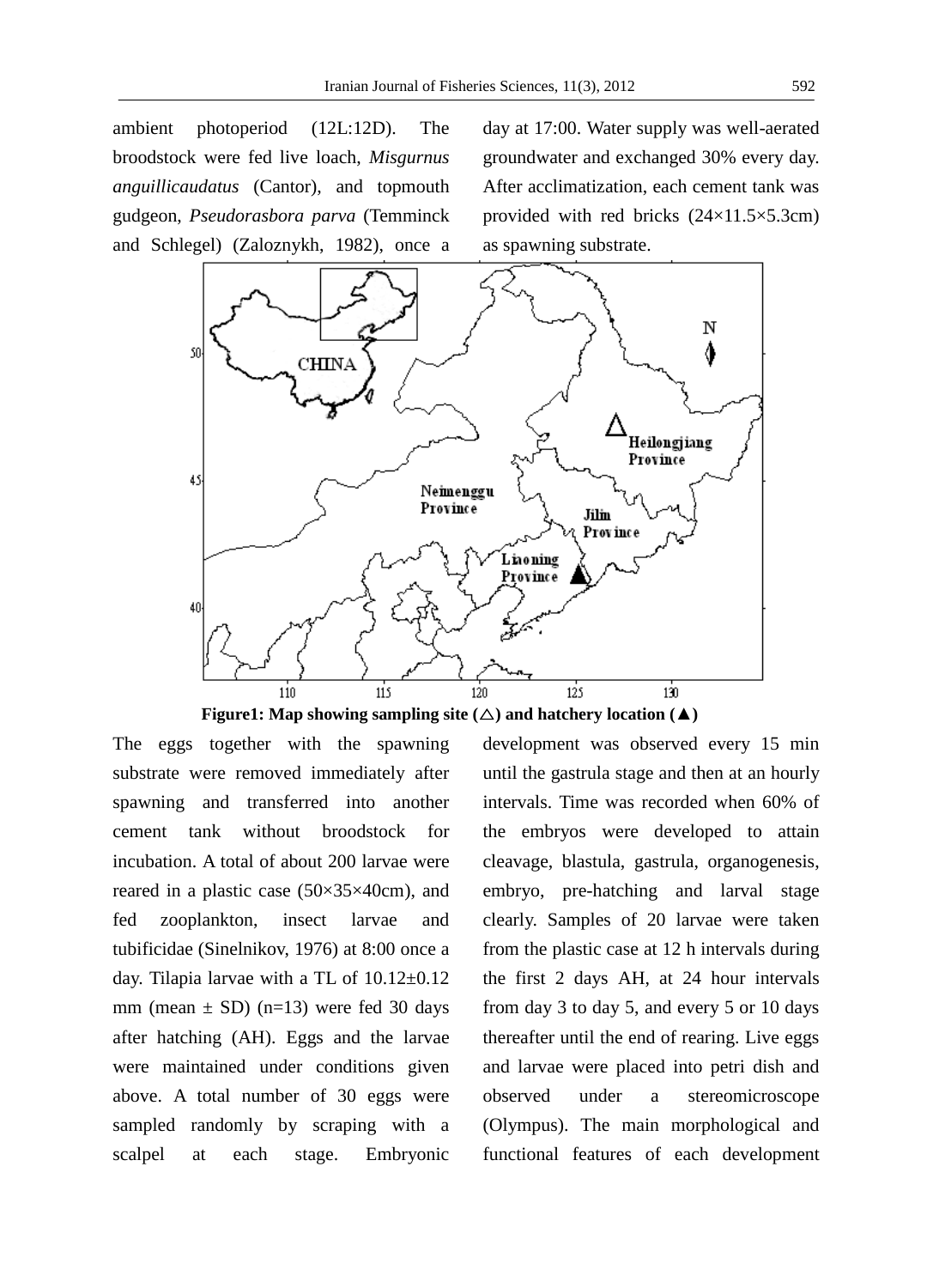stage were photographed by a digital camera (Olympus FE-320). In addition, the eggs, egg yolks and larvae were also measured using a stage micrometer (minimum scale: 0.01mm) and an image analysis system (Adobe Photoshop 7.0). The development stage was described as the previously studies (Kimmel, et al., 1995; Iwamatsu, 2004), and approximately 2400 images were recorded and analyzed in this experiment.

#### **Results**

#### *Egg development and hatching*

The fish spawned from 5 to 9 am, peak in the morning hours. The female laid a clutch of eggs on the red brick, and the male guarded them until they hatched. The newly laid eggs, with orange-pink in color and a bundle of attaching filaments, were spherical, demersal and had length of  $1.41\pm0.02$  mm and a width of  $1.14\pm0.04$ mm (n=16). Under the microscope perivitelline space and oil droplets were very easy to be recognized (Fig. 2A). After spawning, eggs were held together in clumps by a tuft of long attaching filaments on the surface of each egg.

The morphological changes during development were shown in Fig.2. Immediately after fertilization, the eggs absorbed water and acquired a prolate spherical shape with an average 3.32±0.14 mm in length and 1.24±0.04 mm in width (n=18). The lens-shaped blastodisc appeared at 6 min after fertilization (AF) (Fig. 2B). At 32 minutes AF, the cleavage furrow arose near the animal pole and divided the blastodisc into tow blastomeres of equal size (Fig.2C). The second cleavage was meridional at the right angle to the tow blastomeres of the first cleavage and gave rise to four blastomeres of equal size (Fig.2D).The third cleavage was similar to that in the first cleavage and resulted in eight blastometes (Fig.2E). A 16-cell stage was observed at 2:35 h AF (Fig.2F). The egg took 2:57 h to reach 32-cell stage, 3:28 h to reach 64-cell stage and 3:59 h to reach 128-cell stage (Fig.2G, H,I). As successive cleavages occurred, it was difficult to precisely trace the other symmetrical cleavages. Morula, high blastula and flat blastula developed in that order at 5:20 h, 7:39 h and 8:35 h, respectively (Fig.2J, K, L). Epiboly began 14:55 h AF, forming a cap-like structure when the blastomeres covered about 25% of the yolk sphere (Fig.2M). Mid-gastrula stage was observed at 17:52 h AF when the blastomers covered about 50% of the yolk sphere (Fig.2N). At 20:44 h AF, the blastomeres covered 90% of the yolk sphere and a yolk-plug was formed (Fig.2O).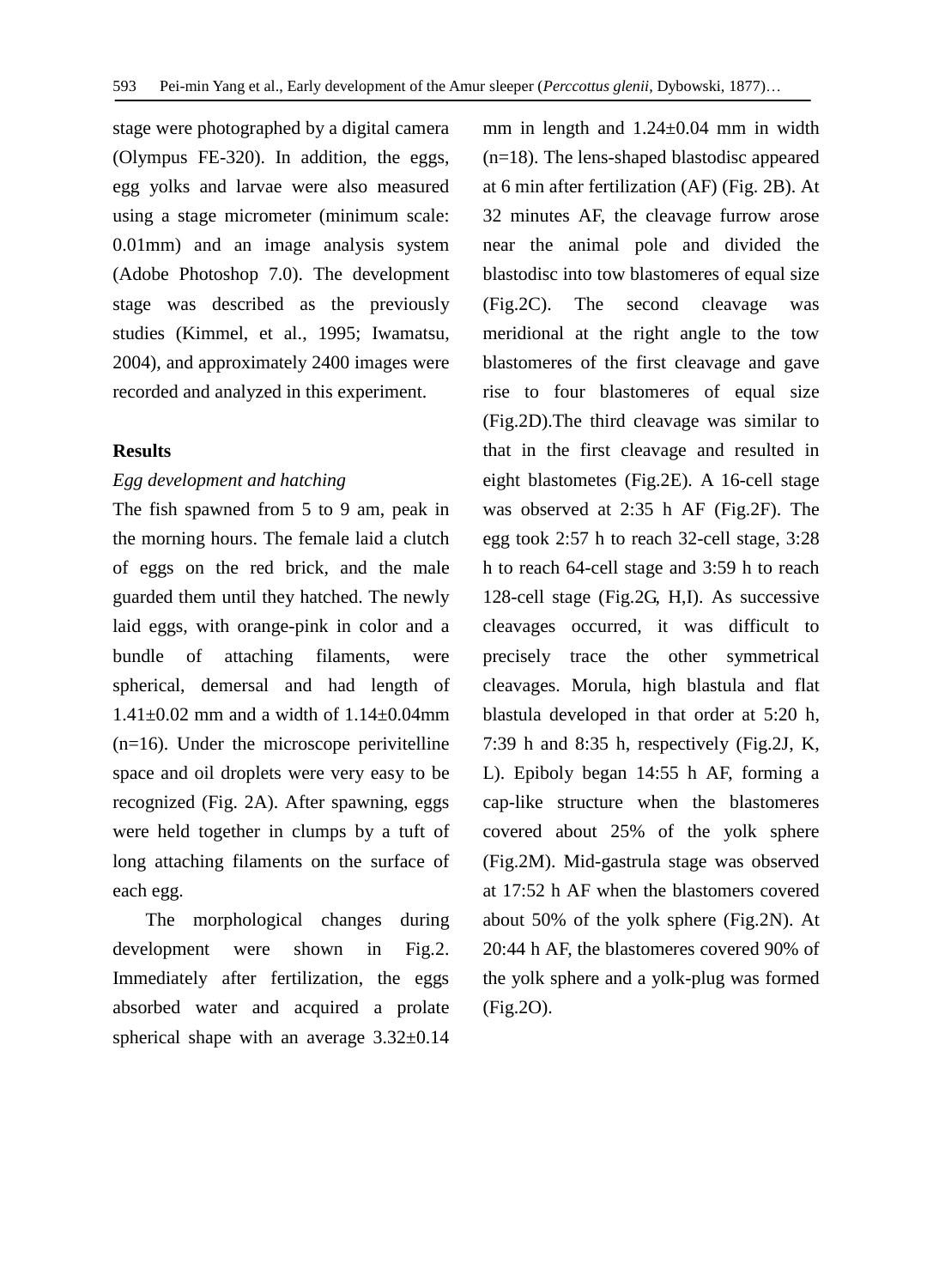



Embryonic body was recognized at 22:07 h AF. During this stage, the blastomeres nearly covered the whole yolk and the head rudiment formed. In addition, a cell mass in the front of the head rudiment exhibited a beak-like structure (Fig.2P). Following completion of epiboly, embryo reached the 4-somite stage at 25:20 h AF and Kupffer's vesicles were noticeable (Fig.2Q). A pair of eye vesicle appeared at 27:17 h AF, and the embryo was in the 6-somite stage (Fig.2R). At 33:50 h AF, tail bud started to separate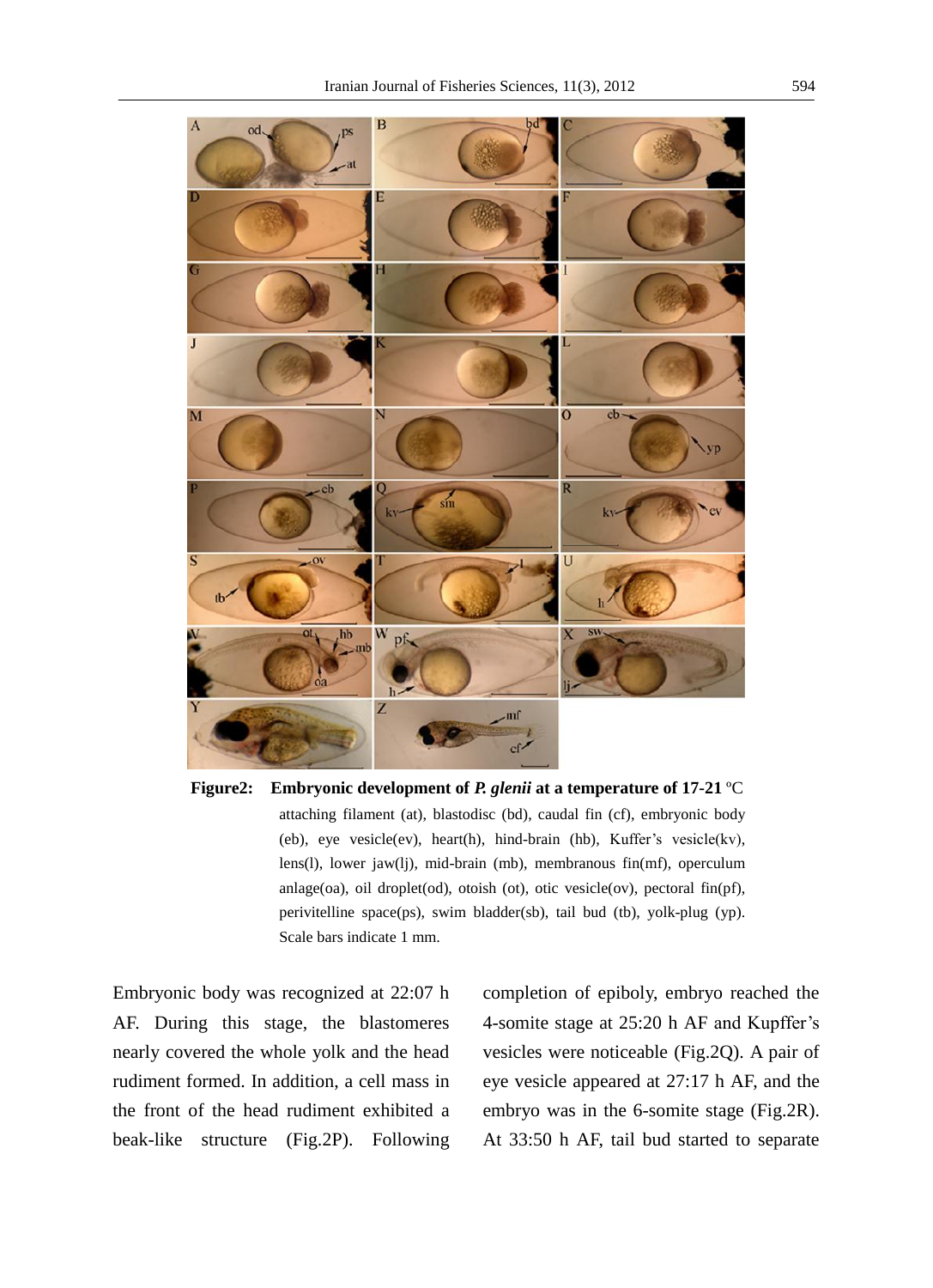from the yolk sphere and otic vesicles formed (Fig.2S). Embryo exhibited active movement at 41:45 h AF with the expansion of head and the formation of lenses (Fig.2T), followed by the tube-shaped heart appearance on the yolk sphere and behind the head at 48:24 h AF (Fig.2U). At 76:13 h AF, the eye started to develop brown pigment, and some organs, such as otolith, operculum anlage, mid-brain and hind-brain, were easily distinguishable. Meanwhile, the first heartbeat (about 130 per minute) was observed (Fig.2V). Continuously, the pectoral fin, as well as the dark eye, was easily observed at 91:58 h AF when the melanophores began to appear on the anterior part of the head and the ventral part of body, and the heart was divided into tow chambers: an atrium and a ventricle (Fig.2W). At 130:29 h AF, both low jaw and caudal fin were recognized, and the star-shaped melanophores scattered on the whole body. In addition, the swim bladder was recognized above the yolk sphere (Fig.2X). The embryo took 194:59 h to

reach the pre-hatching stage, at which time the larva tried to escape from its egg capsule by moving itself frequently. Moreover, the eye, operculum and pectoral fin actively moved and the yolk sphere became oval in shape (Fig.2Y). Hatching occurred 204:06 h AF when the entire body was orange-yellowish in color and the eyes were deeply pigmented. The newly hatched larvae with a mean total length (TL) of 5.07±0.08mm (n=18), had membranous fin fold and the caudal fin rays, and stayed on the bottom without significant movement (Fig. 2Z).

#### *Larval and juvenile development*

The morphological changes of larvae and juveniles were illustrated in Fig.3. 12 h AH, the spleen was recognized as a small reddish globule below the swim bladder in the larvae with a TL of  $5.13\pm0.12$  mm (n=14). The yolk sphere became cylindrical and occupied about 1/4 of the body length, with pigmentation throughout the head, trunk and yolk sphere. Black melanophores on the tail region were easily observed (Fig.3A).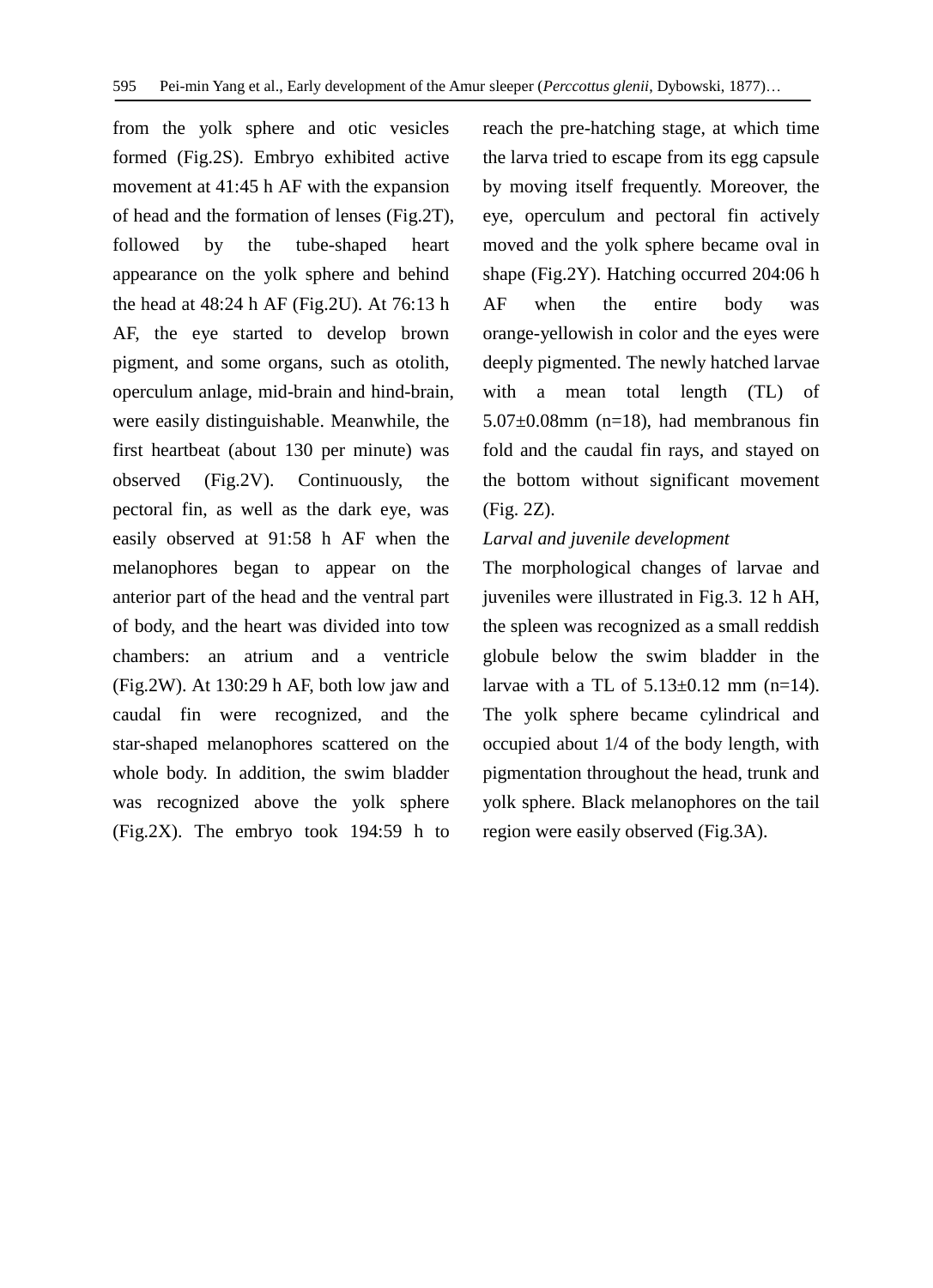

#### **3: Figure Larval and juvenile development of** *P. glenii*

anus(an); anal fin(af); black spots (bs); dorsal fin (df); fin rays (fr); indigested zooplankton (iz); intestine (it); pigment bands (pb); spleen(sp); yolk sphere (ys). Scale bars indicate 1mm.

One day AH, the intestine was straight to slightly curved in anterior portion, and the anus was well developed. The total length (TL) of the larvae increased to 5.36±0.33 mm (n=17), while the length and width of the yolk sphere decreased to 1.04±0.02 and  $0.32\pm0.06$  mm  $(n=17)$ , respectively (Fig.3B).

36 hrs AH some larvae exhibited vigorous movements, and immediately reacted to the external stimulation (Fig. 3C). The larvae were observed to attack rotifer or cladocera 2 day AH, in spite of the presence of a noticeable yolk sphere. The intestine, filled with indigested rotifer or cladocera, started to move. The melanophores started to decrease in number and become less conspicuous on the body (Fig. 3D). At day 3 AH, the yolk sphere was completely absorbed and the dorsal fin began to differentiate. In addition, the rays in anal fin were easily observed (Fig. 3E). When the larva was 4 days old, the dorsal fin rays were well developed accompanying the differentiation of membranous fins, and the spleen became non-distinct (Fig. 3F). Five days AH, the larva exhibited voracious feeding behaviors with an elongated swim bladder. Moreover, the lens started to become somewhat visible under stereomicroscope (Fig.3G). In 15-day-old larvae, the swim bladder became silvery colored and gut content was no longer visible. Saddlebrown pigmentation started to appear on the eye, except for the area of lens. Black spots nearly scattered on the whole body (Fig.3H). Scales could be found on the intermediate area between anus and caudal fin 40 days AH. Vertical pigment bands on the whole body become distinct. During this stage, the larvae with yellow-brown in color, mainly fed on insect larvae and tubificidae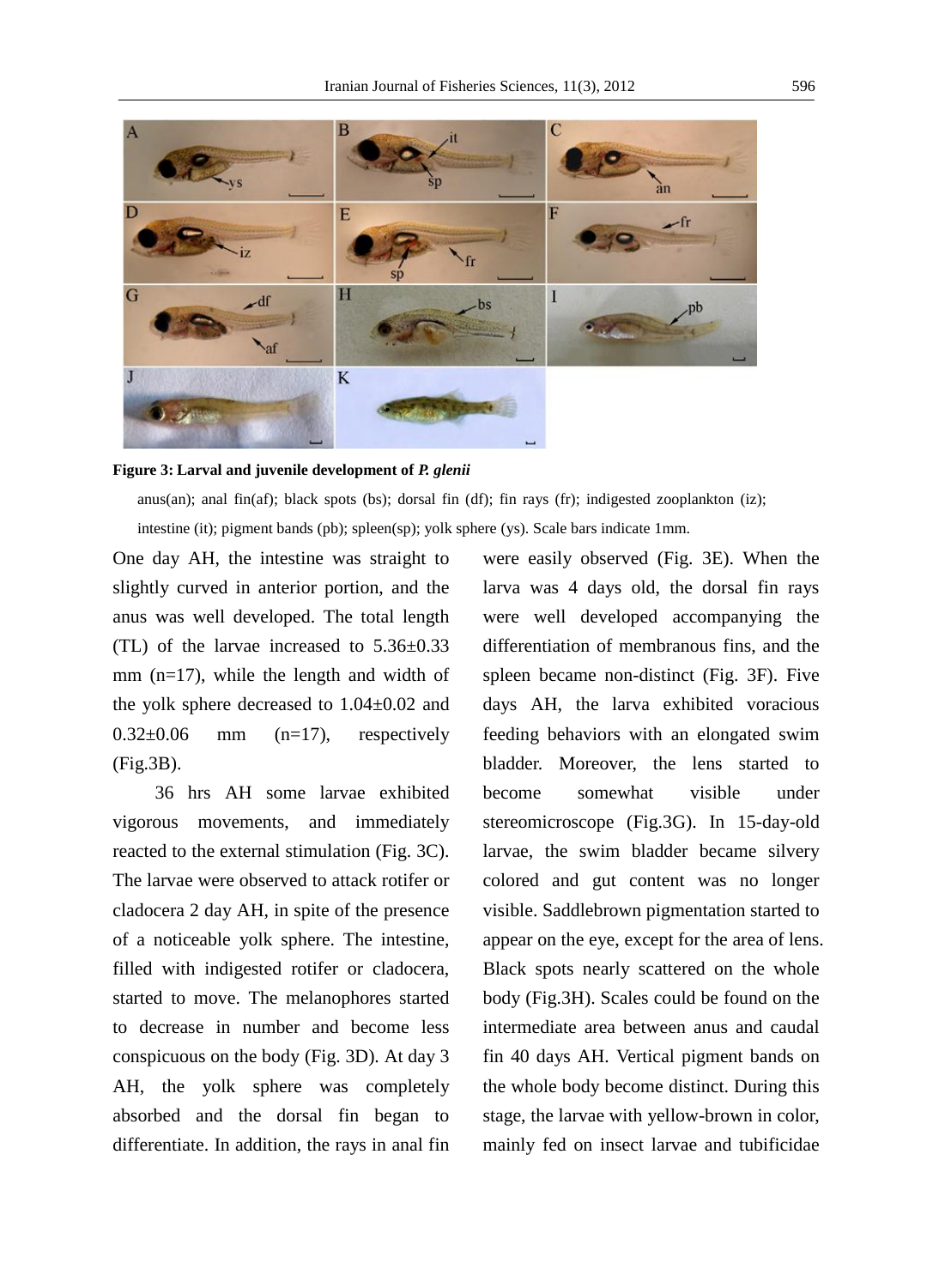(Fig.3I). The entire body was covered by scales and all fins were well developed 70 days AH, at which time the larvae were reached the young stage with a TL of 24.74±4.28 mm (n=20) (Fig.3J). At day 140 AH, the characteristic dark bands on both sides were easily observed. The fry with a TL of 29.57±4.65 mm (n=20), slender in shape and brownish in color, were morphologically similar to the adults except for their sizes (Fig.3K).

#### **Discussion**

The fertilized eggs of *P. glenii* are orange-pink, prolate spherical and adhesive, which generally agree with Kryzhanovskii et al.(1951). Meanwhile, these features are more or less similar to those of the other Odontobutidae*,* including *Odontobutis. Potamophila* (Xie and Sun, 1996), *Micropercops swinhonis* (Iwata et al., 2001), *Odontobutis yaluens is* (Wang et al.,2007) and *Odontobutis.obscura*(Zhang and Zheng, 2008). The eggs from Amur basin, as reported by Kryzhanovskii et al. (1951), with a size of 3.8 mm in length and 1.3 mm in width, are slightly larger than those obtained in our experiment. This difference may be attributed to the existence of different strains, distinct broodstock feeding and dissimilarities in broodstock size and age. Previous studies on reproductive strategy of *P. glenii* (Kryzhanovskii et al., 1951; Voskoboinikova and Pavlov, 2006; Grabowska et al., 2011) showed that the laid eggs were guarded by the male. In this study we also found the same event, but the parental care could effectively prevent the laid eggs from being damaged. Therefore, this spawning behavior is important to increase offspring survival in an invasive water body.

From fertilization to hatching, the ontogenesis of *P. glenii* spend more than 200 hrs at 17-21ºC. Xie and Sun (1996) reported the incubation time of 501 hrs at a temperature range of  $11.6-24.0$  ° C in O. *potamophila*. Zhang and Zheng (2008) found that the embryonic development of *O.obscura* lasted 528 h at 22ºC. Regarding *M. swinhonis*(Iwata et al., 2001), the time required for hatching was 12 days at a temperature of 18-23ºC. These variations in hatching time suggest that sensitivity of developmental processes to temperature varies even among related fishes (Yamazaki et al., 2003).

The larval developmental sequence described here generally agrees with Voskoboinikova and Pavlov (2006), except that the timing of events we observed was slightly shorter (Table1). These differences are probably due to the incubation temperature since the decrease of the developmental time with higher temperature is known for many fish species (Blaxter, 1969). In addition, some environmental factors (diet composition, alkalinity, pH) not reported in papers could have affected the timing of developmental events. The larvae of *P. glenii* opened mouth at day 2 AH, the similar case was found in *O. potamophila*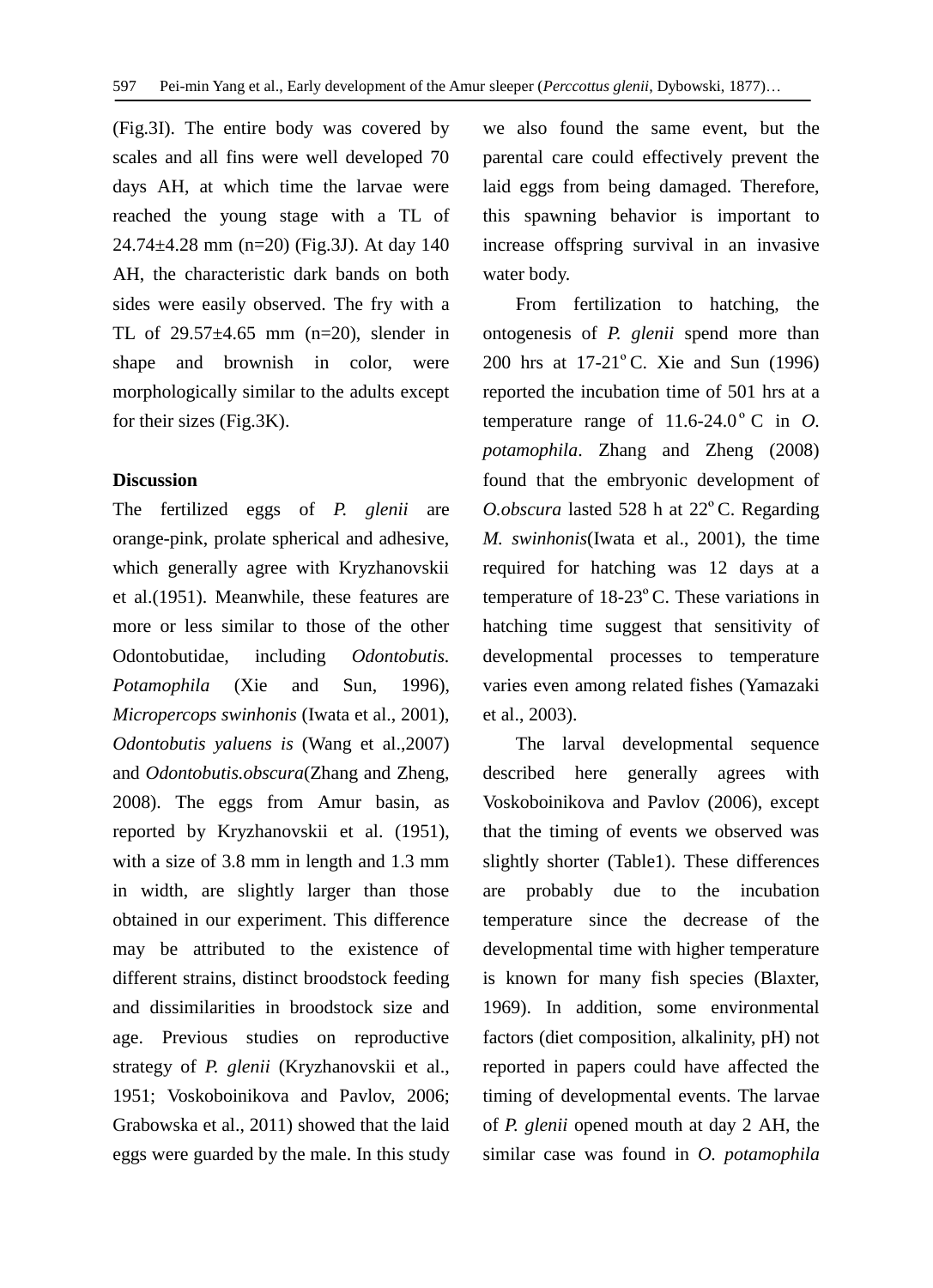(Günther) by Xie and Sun (1996).Obviously, This feeding behavior should be related with the functioning of some important organs such as caudal fin, pectoral fin, swim bladder, jaw and so on. On the other hand, the behavior of feeding almost immediately after hatching could be useful to increase survival rate in wild. In our observation, the TL of one-day-old larva was 5.36±0.33 mm (n=17), which was smaller than that (6.0±0.3 mm) reported by Voskoboinikova and Pavlov (2006). This difference could be related to the size of eggs. According to Bagarinao and Chua (1986), the eggs showed positively relationship between egg diameter and larval length and weight at hatching.

**Table 1: Comparisons on larval development of** *P. glenii* **between our study and previous** 

| work                               |                                  |               |
|------------------------------------|----------------------------------|---------------|
|                                    | Time (days after hatching)       |               |
| <b>Events</b>                      | Voskoboinikova & Pavlov (2006) * | Present study |
|                                    |                                  |               |
|                                    |                                  |               |
| Appearance of caudal fin rays      | $\Omega$                         | 1             |
| <b>Mouth opening</b>               | 2                                | 2             |
| Complete resorption of yolk sphere | 4                                | 3             |
| <b>Appearance of scales</b>        | 45                               | 40            |

\*the incubation temperature ranged from 12 to 26  $^{\circ}$ C.

As in the previous study (Kryzhanovskii et al., 1951), the swim bladder is filled with gas before hatching. Our observation revealed that the inflation of swim bladder appear at the pre-hatching stage, and the fish has no the planktonic stage at early stages of larval development. Similar phenomena were also found in *O. obscura obscura*  (Iwata et al., 1988) and *O. potamophila*  (Günther) (Xie and Sun, 1996). As described in medaka *O. latipes* by Iwamatsu (2004), the spleen (also called red gland) in *P. glenii* larva, firstly appeared below the swim bladder 12 h AH. Voskoboinikova and Pavlov

(2006) noted that the gas filling of swim bladder is associated with the functioning of the spleen. In fact, the spleen appeared after the inflation of swim bladder in our observation. Therefore, we tend to consider the spleen in *P. glenii* larva to be an erythropoietic organ and a storage of erythrocytes like in rainbow trout (Lane, 1979; Randall and Daxboeck, 1982). Considering there is little information available on the development and function of fish spleen (Zapata et al., 2006), more research is needed to well understand its function in *P. glenii* larva, as well as its contribution to tolerate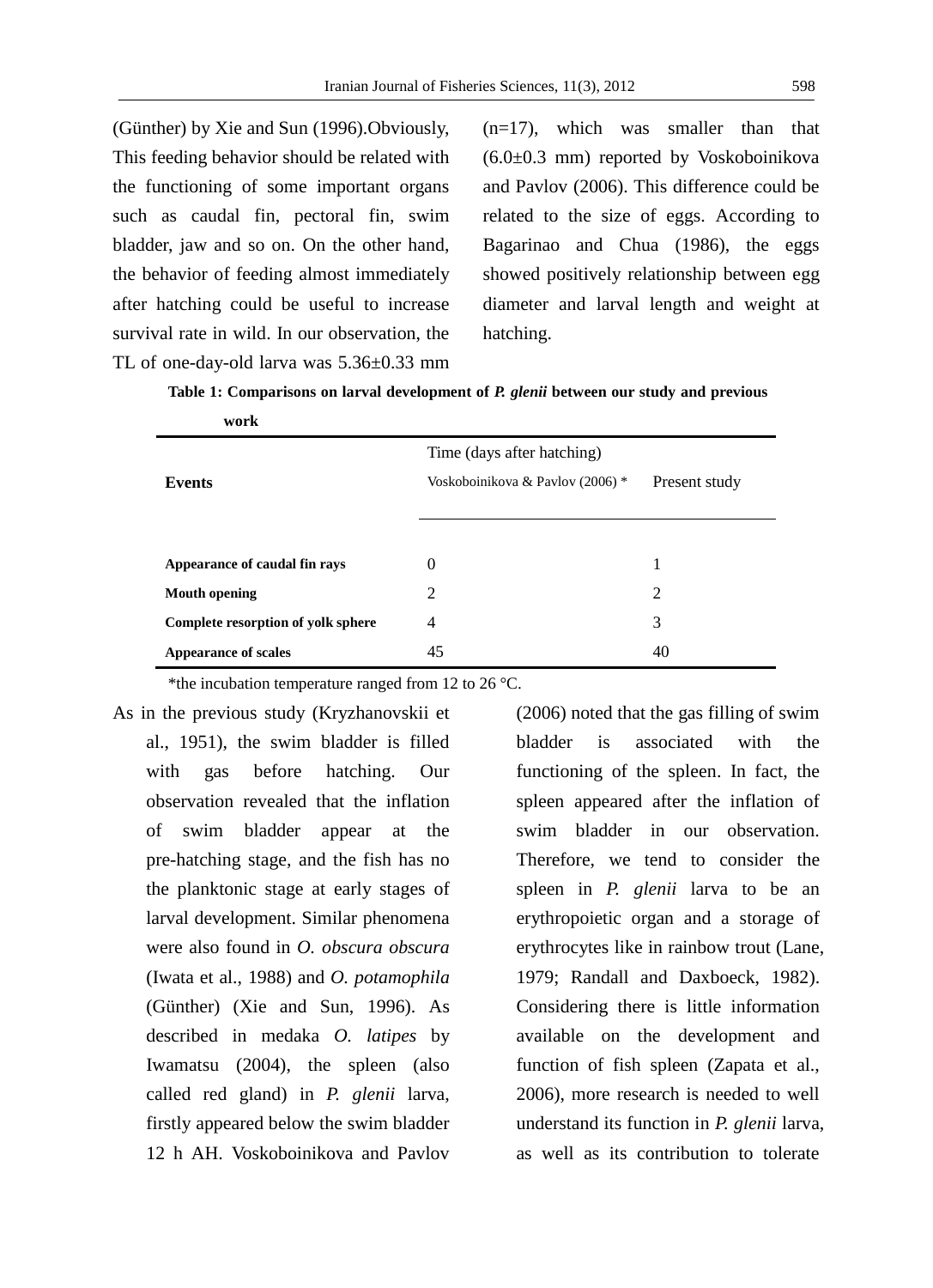poorly oxygenated water in adult.

### **Acknowledgements**

We are grateful to Dr. Reshetnikov A N (the Russian Academy of Sciences, Russia) for sharing his literatures and critical reading of the manuscript. Thanks are also due to Dr. Grabowska J (University of Lodz, Poland) and Dr. Pavlov D A (Moscow State University, Russia) for bringing relevant literatures. This study was supported by a grant (No.2008203001) from Department of Science & Technology of Liaoning Province, China.

#### **References**

- **Bagrinao, T. and Chua, T. E., 1986.** Egg size and larval size among teleosts: implications to survival potential. Pages, 651-656. In: The First Asian Fisheries Forum (ed., J.L. Maclean, L.B. Dizon, L.V. Hossilos), Asian Fisheries Society, Manila.
- **Blaxter, J. H. S., 1969.** Development: egg and larvae.Pages:177-252. In: Randall Fish physiology (ed., W.S. Hoar and D.J. Radall), Academic Press, New York.
- **Ćaleta, M., Jelić, D., Buj, I., Zanella, D., Marčić, Z., Mustafić, P. and Mrakovčić, M.**,**2011.** First record of the alien invasive species rotan (*Perccottus glenii* Dybowski, 1877) in Croatia. *Journal of Applied Ichthyology*, 27, 146-147.
- **Covaciu-Marcov, S. D., Telcean, I. C. and Ferenti, S., 2011.** Range extension of *Perccottus glenii* Dybowski, 1877 in

Western Romania,a new distribution route in the Danube River Basin? *Journal of Applied Ichthyology*, 27, 144-145.

- **Grabowska, J., Grabowski, M., Pietraszewski, D. and Gmur, J., 2009.** Non-selective predator-versatile diet of Amur sleeper (*Perccottus glenii* Dybowski, 1877) in the Vistula River (Poland), a newly invaded ecosystem. *Journal of Applied Ichthyology*, 25,45-459.
- **Grabowska, J., Pietraszewski, D., Przybylski, M., Tarkan, A. S., Marszał, L. and Lampart-Kałużniacka, M., 2011.** Life-history traits of Amur sleeper, *Perccottus glenii*,in the invaded Vistula River:early investment in reproduction but reduced growth rate. *Hydrobiologia*, 661,197-210.
- **Iwamatsu, T., 2004.** Stages of normal development in the medaka *Oryzias latipes*. *Mechanisms of Development*, 121,605-618.
- **Iwata, A., Jeon, S. R., Mizuno, N. and Choi, K. C., 1988.** Larval development of a gobiid fish, *Odontobutis obscura obscura* in comparison with that of *O.o.interrupta* and of *O. platycepbal*a. *Japanese Journal of Ichthology*, 35,371-381.
- **Iwata, A., Sakai H., Shibukawa, K. and Jeon, S. R., 2001.** Developmental Characteristics of a Freshwater Goby, *Micropercops swinhonis,* from Korea. *Zoological Science*, 18,91-97.

**Jurajda, P., Vassilev, M., Polačik, M. and**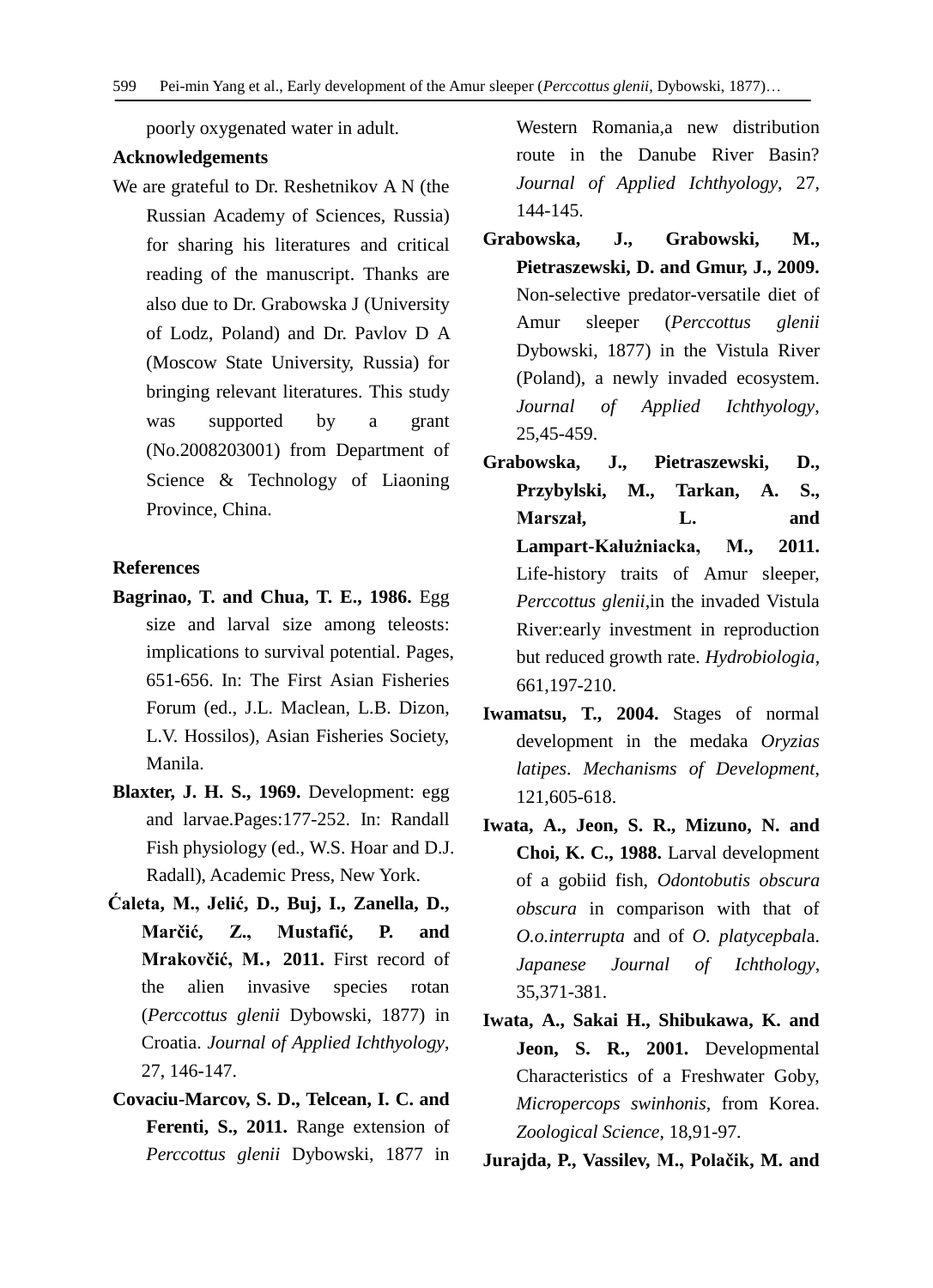**Trichkova, T., 2006.**A first record of *Perccottus glenii*  (Perciformes:Odontobutidae) in the Danube River in Bulgaria. *Acta Zoologica Bulgarica*, 2, 279-282.

- **Kimmel, C. B., Ballard, W. W., Kimmel, S. R., Ulimann, B. and Schilling, T. F., 1995.**Stages of Embryonic Development of the Zebrafish. *Development Dynamics*, 203, 253-310.
- **Koščo, J., Lusk,S., Halačka, K. and Lusková, V., 2003.** The expansion and occurrence of the Amur sleeper ( *Perccottus glenii* ) in eastern Slovakia. *Folia Zoologica*, 52, 329-336
- **Koščo J., Manko P., Miklisová D. and Košuthová L.2008.** Feeding ecology of invasive *Perccottus glenii (*Perciformes,Odontobutidae*)* in Slovakia. *Czech Journal of Animal Science*, 53, 479-486.
- **Košuthová, L., Letková, V., Koščo, J. and Košuth, P., 2004.** First record of *Nippotaenia mogurndae* Yamaguti and Miyata,1940(Cestoda:Nippotaeniidea),

a parasite of *Perccottus glenii* Dybowski,1877,from Europe. *Helminthologica*, 1, 55-57.

- **Kryzhanovskii, S. G., Smirnov, A. I. and Soin, S. G., 1951.** Materials on the Development of Fish from the Amur River Basin. *Tr. Amursk.Ikhtiol. Ekspeditsii.*, 2, 1-222.
- **Lane, H. C., 1979.** Some haematological responses of normal and splenectomized rainbow trout *Salmo gairdneri* to a 12% blood loss. *Journal of Fish Biology,*14, 159-164.
- **Mori, T., 1936.** Studies on the Geographical Distribution of Freshwater Fishers in Eastern Asia. Toppan Print, Tokyo.88p.
- **Nikolic, V., Zimonovic, P. and Karan-Znidarsic, T., 2007.** First record in Europe of a nematode parasite in amur sleeper *Perccottus glenii* Dybowski,1877 (Perciformes:Odontobutidae).*Bulletin of the European Association of Fish Pathologists*, 1, 36-38
- **Nikolsky, G. V., 1956.** Fishes of Amur River basin. Results of Amur ichthyological expedition of 1944-1949. *Moskva*, 551p.
- **Randall, D. J. and Daxboech, C., 1982.**  Cardiovascular changes in the rainbow trout (*Salmo gairdneri* Rdichardson) during exercise. *Canadian Journal of Zoology,* 60, 1135-1140.
- **Reshetnikov, A. N., 2001.** Influnce of Introduced Fish *Perccottus glenii*  (Odontobutidae, Pisces) on Amphibians in Small Waterbodies of Moscow Region. *Zhurnal Obshchei Biologii*,4, 352-361.
- **Reshetnikov, A. N., 2003.** The introduced fish, rotan (*Perccottus glenii*), depresses populations of aquatic animals (macroinvertebrates, amphibians, and a fish). *Hydrobiologia*, 510, 83-90.
- **Reshetnikov, A. N., 2008.** Dose Rotan *Perccottus glenii* (Perciformes: Odontobutidae) Eat the egg of Fish and Amphibians? *Voprosy Ikhtiologii*, 3, 384-392.
- **Reshetnikov, A. N., 2009.** The current range of Amur sleeper *Perccottus glenii*